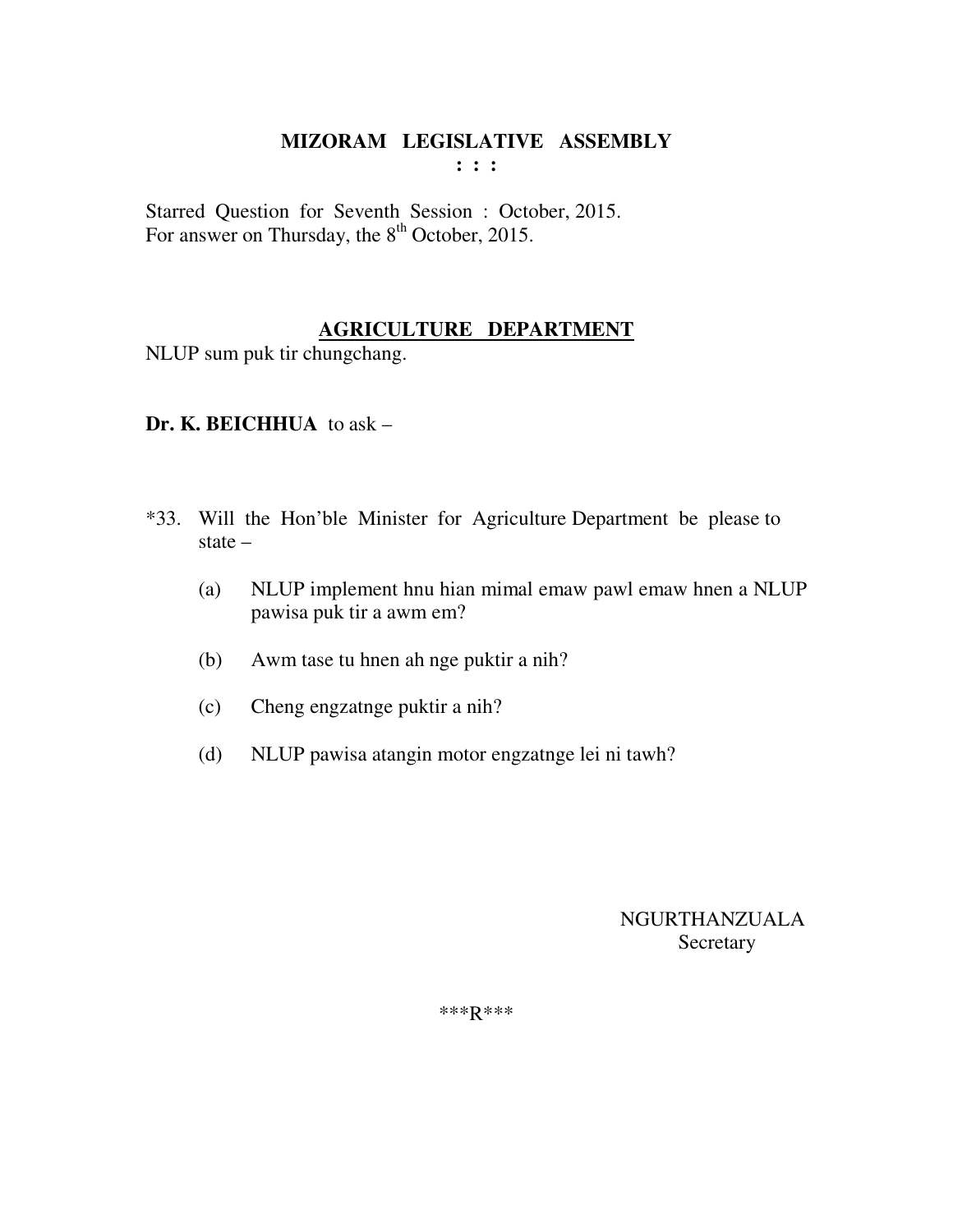Starred Question for Seventh Session : October, 2015. For answer on Thursday, the 8<sup>th</sup> October, 2015.

# **SCHOOL EDUCATION DEPARTMENT**

HSLC Exam Centre chungchang.

## **Pu NIHAR KANTI CHAKMA to ask -**

- \*34. Will the Hon'ble Minister for School Education Department be pleased to state -
	- Mizoramah H.S.L.C Examination Centre engzatnge awm? a)
	- Centre tinah student engzatnge exam theih?  $b)$
	- 2014 ah leh 2015 Tlabung Centre-ah zirlai engzatnge awm?  $\mathbf{c})$

NGURTHANZUALA Secretary

 $\dots h\dots$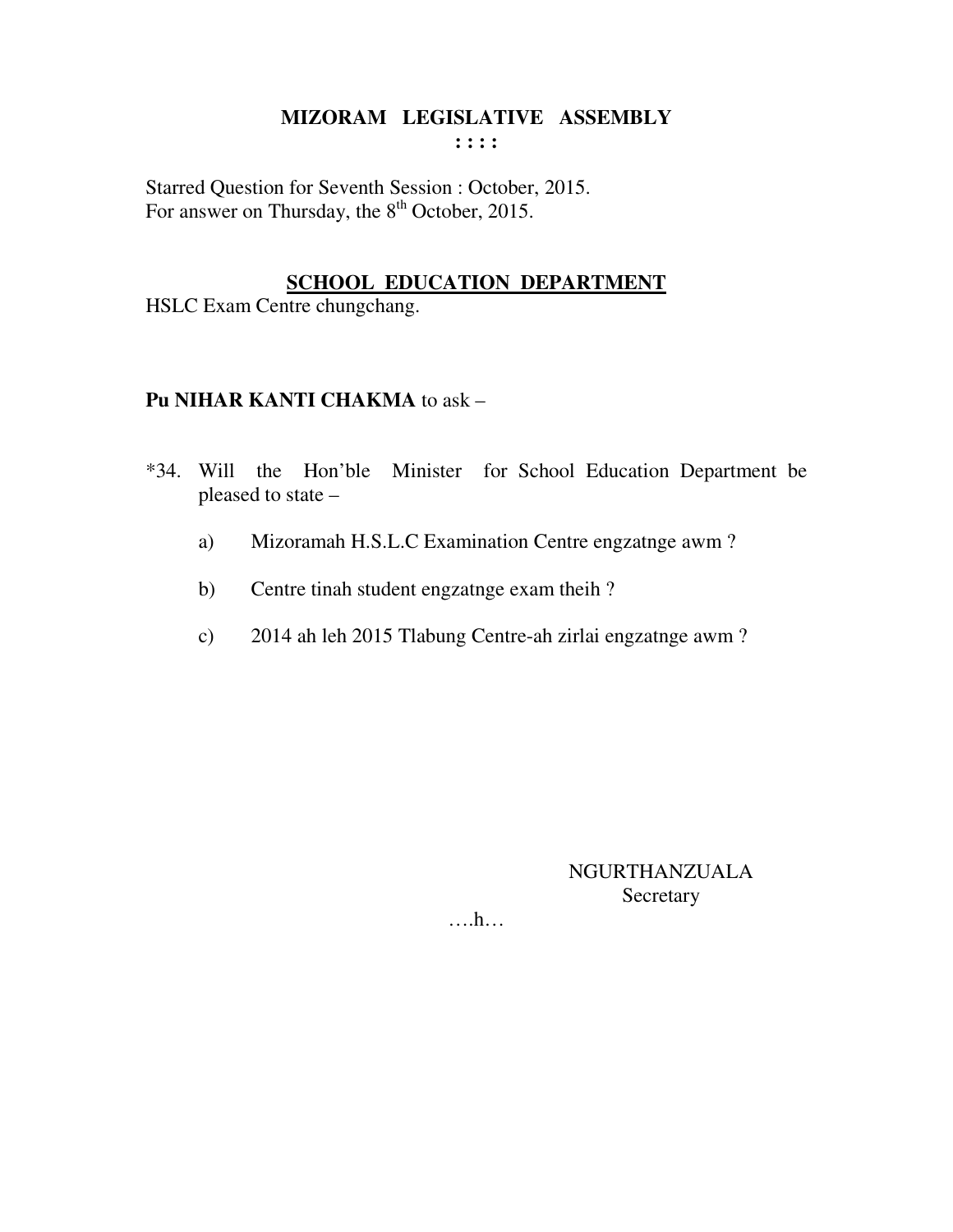**: : : :** 

Starred Question for Seventh Session : October, 2015. For answer on Thursday, the 8<sup>th</sup> October, 2015.

#### **AGRICULTURE DEPARTMENT**

NLUP sum chungchang

#### **Pu LALRUATKIMA** to ask –

- \*35. Will the Hon'ble Minister for Agriculture Department be pleased to state –
	- (a) Kum 2012 2015 chhungin NLUP atan sum engzat nge hmuh a nih a, khawi atanga hmuh nge a nih?
	- (b) NLUP sum Bank-ah engzat nge dah a nih a, engtik atang khan nge dah a nih? Engzat nge a pung (interest) awm tawh?
	- (c) NLUP sum hi K-Deposit-ah engzat nge awm mek?

 NGURTHANZUALA Secretary

...z…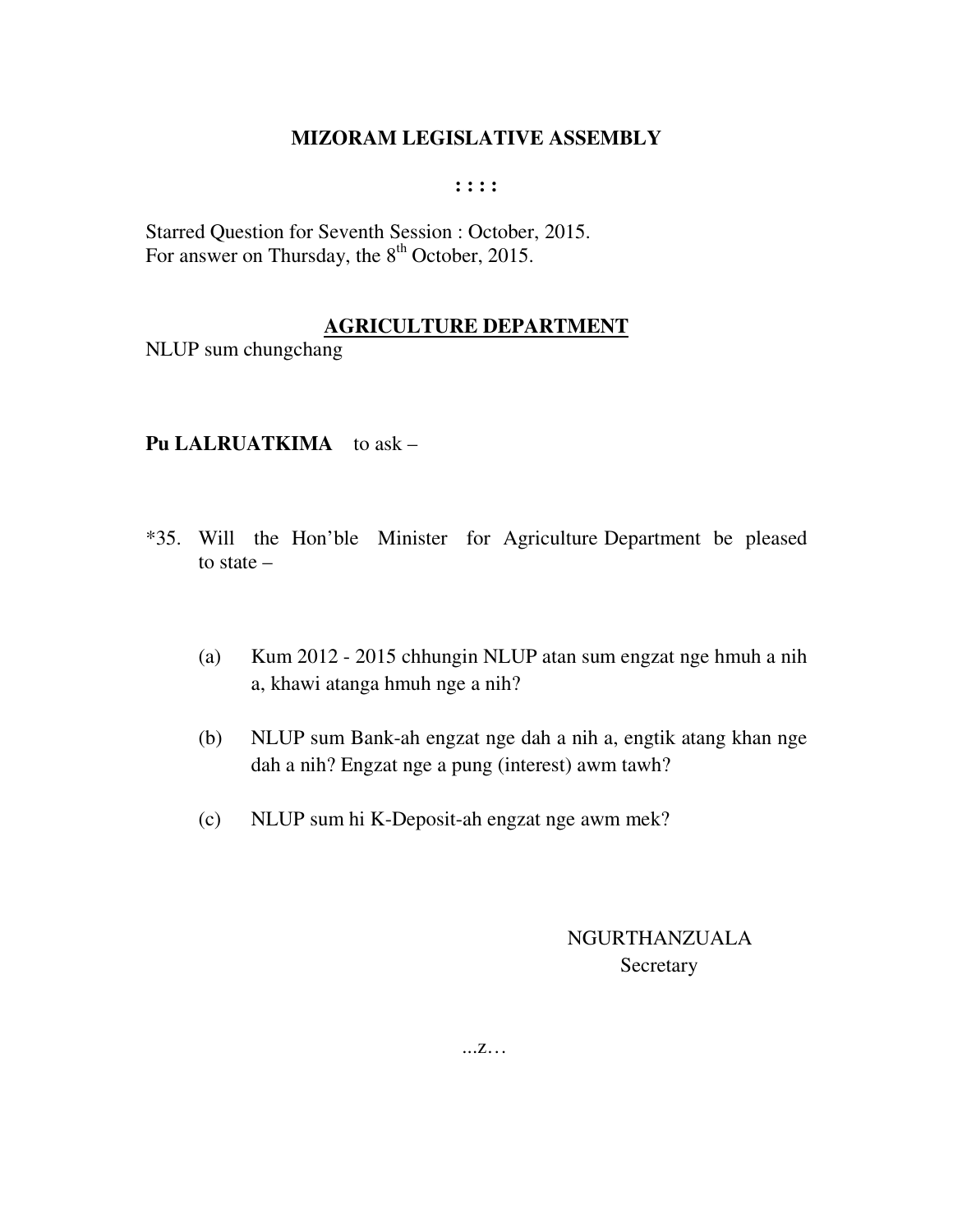Starred Question for Seventh Session : October, 2015. For answer on Thursday, the  $8<sup>th</sup>$  October, 2015.

## **SCHOOL EDUCATION DEPARTMENT**

Saiha DEO chungchang.

#### **Dr. K. BEICHHUA** to ask -

- \*36. Will the Hon'ble Minister for School Education Department be pleased to state
	- a) Saiha DEO tun hnai ah transfer a ni em ?
	- b) Transfer ni ta se a aiah tunge Saiha DEO tura dah an awm em ?

NGURTHANZUALA Secretary.

…M…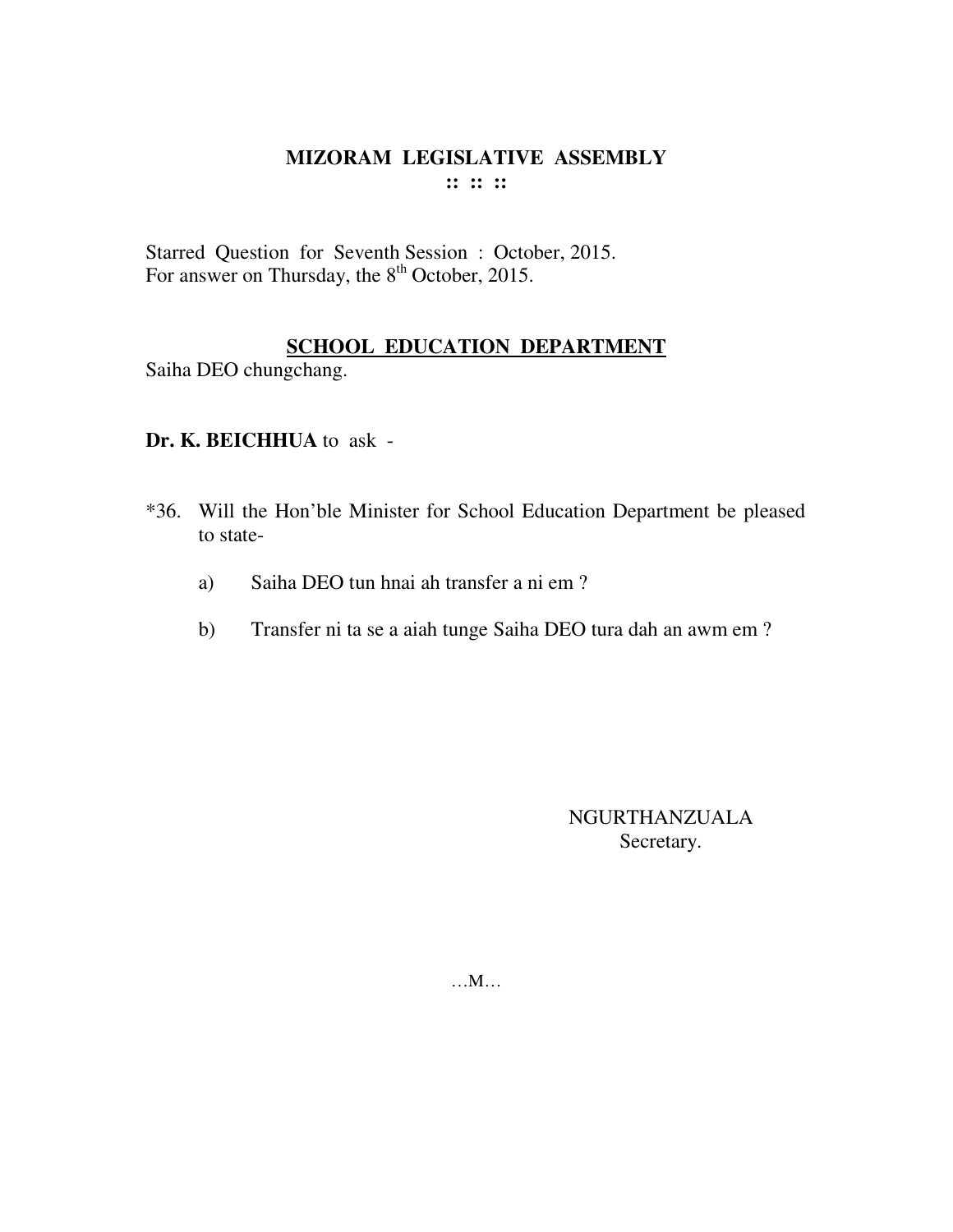Starred Question for Seventh Session : October, 2015. For answer on Thursday, the 8<sup>th</sup> October, 2015.

## PRINTING & STATIONERY DEPARTMENT

Stationery chungchang.

## Pu R.L. PIANMAWIA to ask -

be \*37. Will the Hon'ble Minister for Printing & Stationery Department pleased to state -

Sorkar Department hrang hrang ten an mamawh Printing & Stationery Department atangin an la vek tawh em?

> **NGURTHANZUALA** Secretary

 $\dots$ ...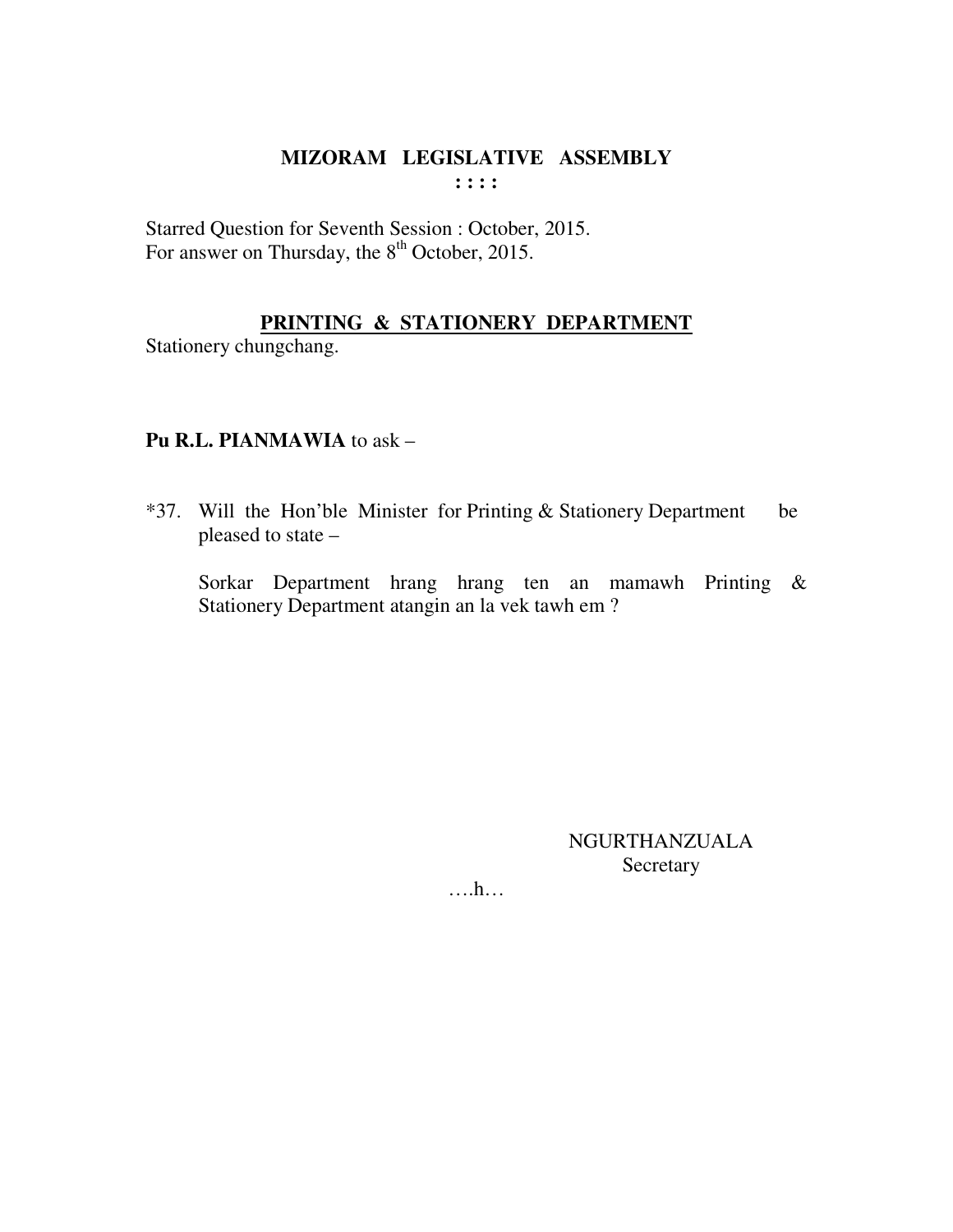#### **MIZORAM LEGISLATIVE ASSEMBLY**  $\mathbf{11} \mathbf{12} \mathbf{13}$

Starred Question for Seventh Session : October, 2015.<br>For answer on Thursday, the 8<sup>th</sup> October, 2015.

# **LAW & JUDICIAL DEPARTMENT**

The Public Permises (Eviction of Unauthorised Occupants) Act, 1971 chungchang.

#### Er. LALRINAWMA to ask -

\*38. Will the Hon'ble Minister for Law & Judicial Department be pleased to state-

The Public Premises (Eviction of Unauthorised Occupants) Act, 1971 hi Mizoramah hian adopt a ni tawh em?

> **NGURTHANZUALA** Secretary.

 $...M...$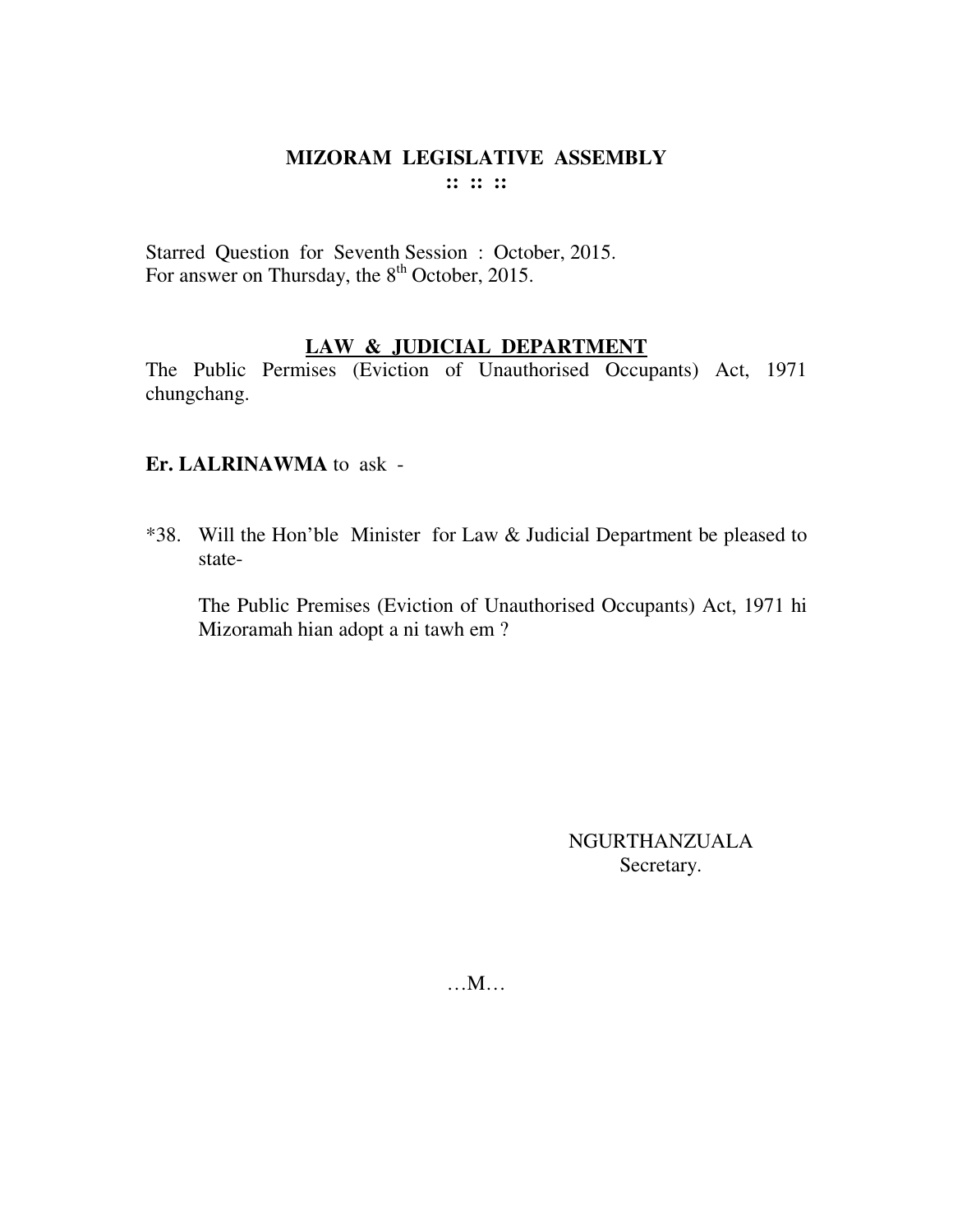**: : :** 

Starred Question for Seventh Session : October, 2015 For answer on Thursday, the  $8<sup>th</sup>$  October, 2015

# **INFORMATION & PUBLIC RELATION DEPARTMENT**

Lirthei condemn zat chungchang.

# **Er. LALRINAWMA** to ask –

- \*39. Will the Hon'ble Minister for Information & Public Relation Department be pleased to state –
	- (a) Kum 2013-2015 chhungin I & PR Department hnuaiah Lirthei engzatnge condemn a nih ?
	- (b) Heng Condemn Vehicle-te hi Auction an ni em ?
	- (c) Heng atang hian Department-in cheng engzatnge a hmuh ?

 NGURTHANZUALA Secretary.

\*\*v\*\*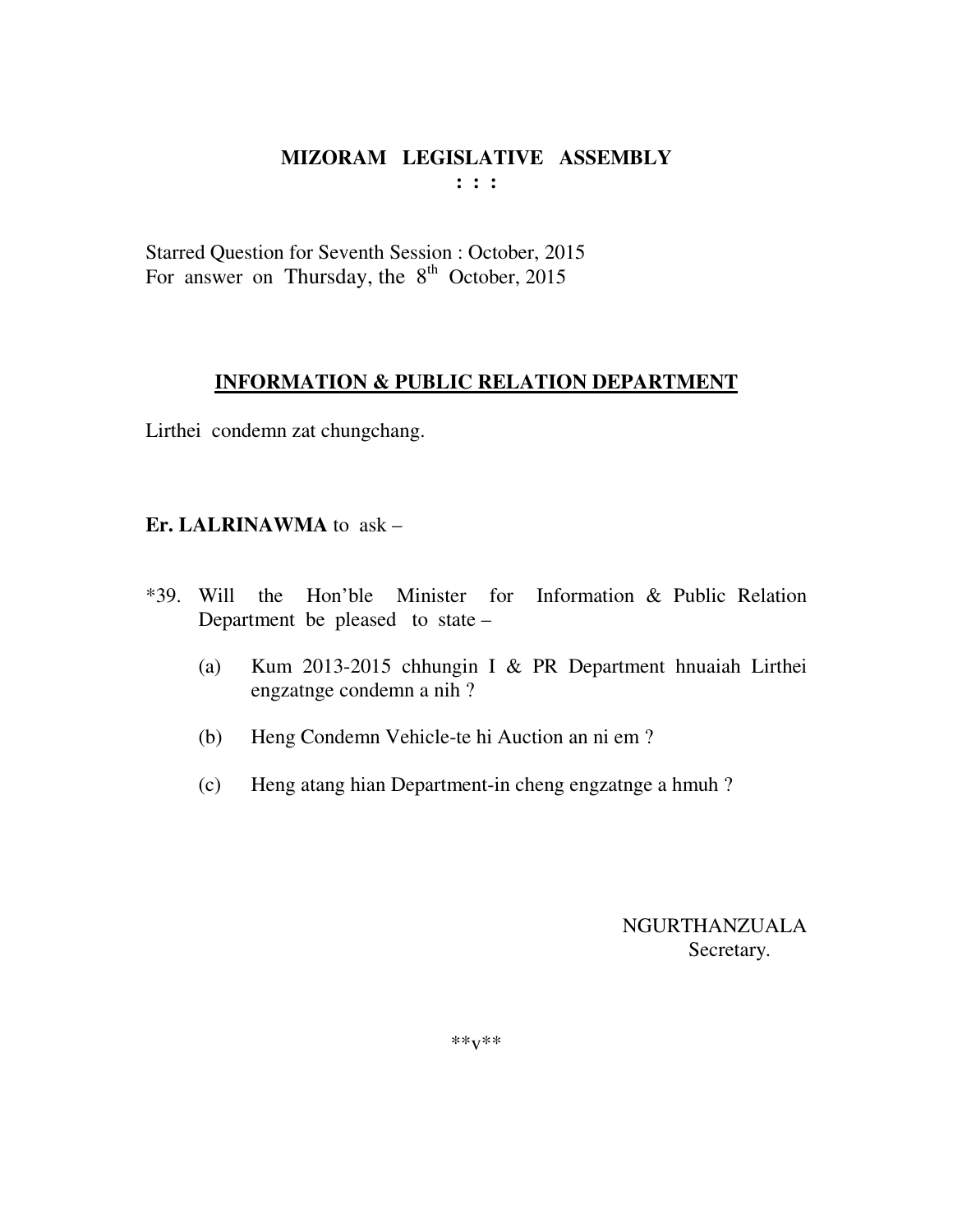Starred Question for Seventh Session : October, 2015. For answer on Thursday, the 8<sup>th</sup> October, 2015.

# **AGRICULTURE DEPARTMENT**

Oil Palm Factory chungchang

## **Er. LALRINAWMA** to ask –

- \*40. Will the Hon'ble Minister for Agriculture Department be pleased to state –
	- (a) Tun dinhmunah Mizoramah Oil Palm Factory hmun engzatah nge din anih tawh?
	- (b) Heng Oil Palm Factory dintu company te hnenah hian subsidy cheng engzat nge pek an nih tawh? A company hming leh an subsidy dawn zat nen?
	- (c) Tun dinhmunah Kolasib District leh Mamit District-ah hian Oil Palm chingtu mi engzat nge awm?
	- (d) Kolasib District leh Mamit District-a Oil Palm chinna hmun hi engtia zau nge a nih?
	- (e) Heng District pahniha Oil Palm te hi a thar vanglaiin ni khatah engzat nge FFB's engzat nge beisei a nih?

# NGURTHANZUALA **Secretary**

...z…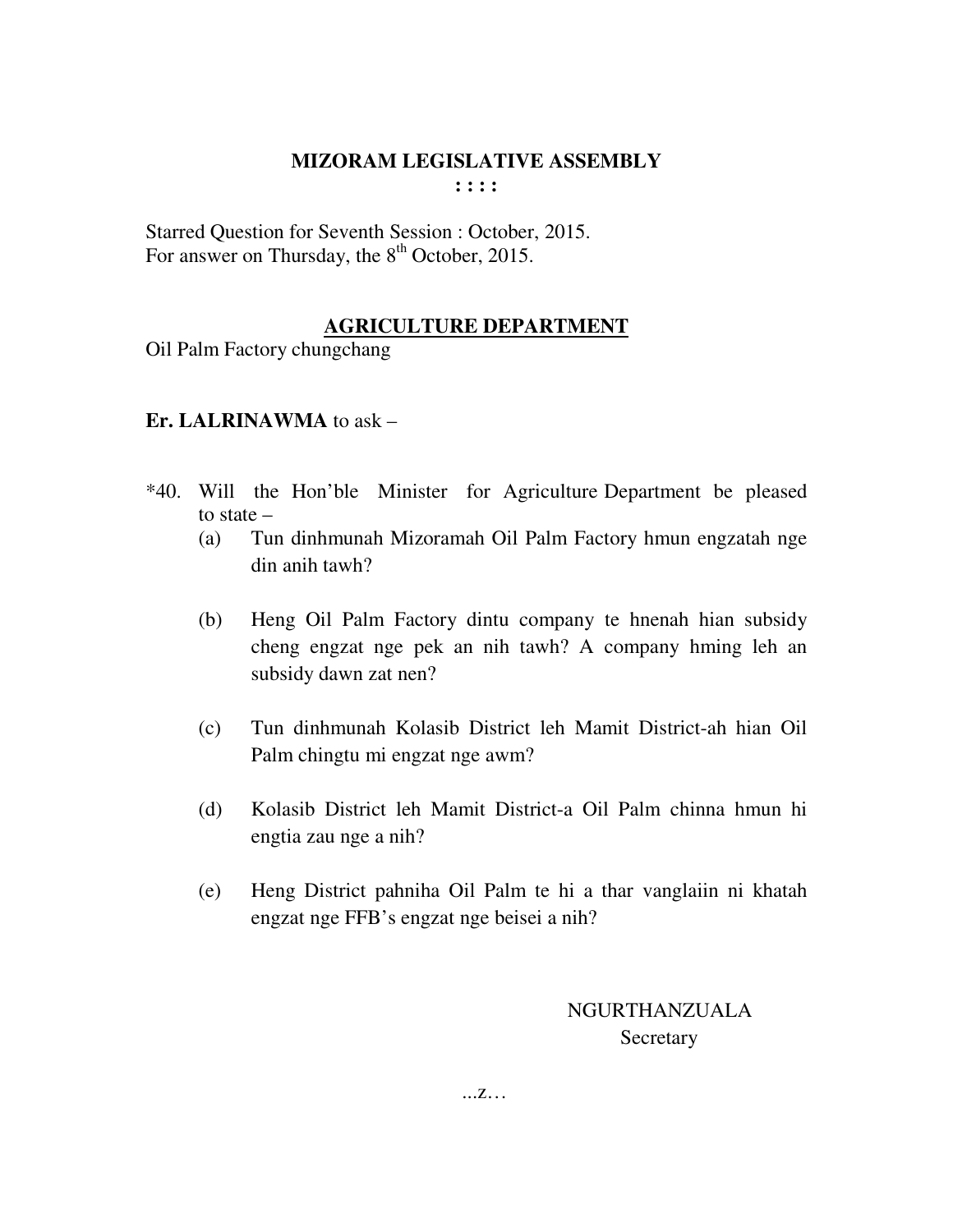Starred Question for Seventh Session : October, 2015 For answer on Thursday, the  $8<sup>th</sup>$  October, 2015

## **SOIL & WATER CONSERVATION DEPARTMENT**

Tuivawl A/C chhunga hmalakna chungchang.

## **Pu R.L. PIANMAWIA** to ask –

\*41. Will the Hon'ble Minister for Soil & Water Conservation Department be pleased to state –

Soil & Water Conservation Department hian  $7<sup>th</sup>$  Tuivawl A/C chhungah hmathar lakna tur ruahmanna a nei em ?

> NGURTHANZUALA Secretary.

\*\*v\*\*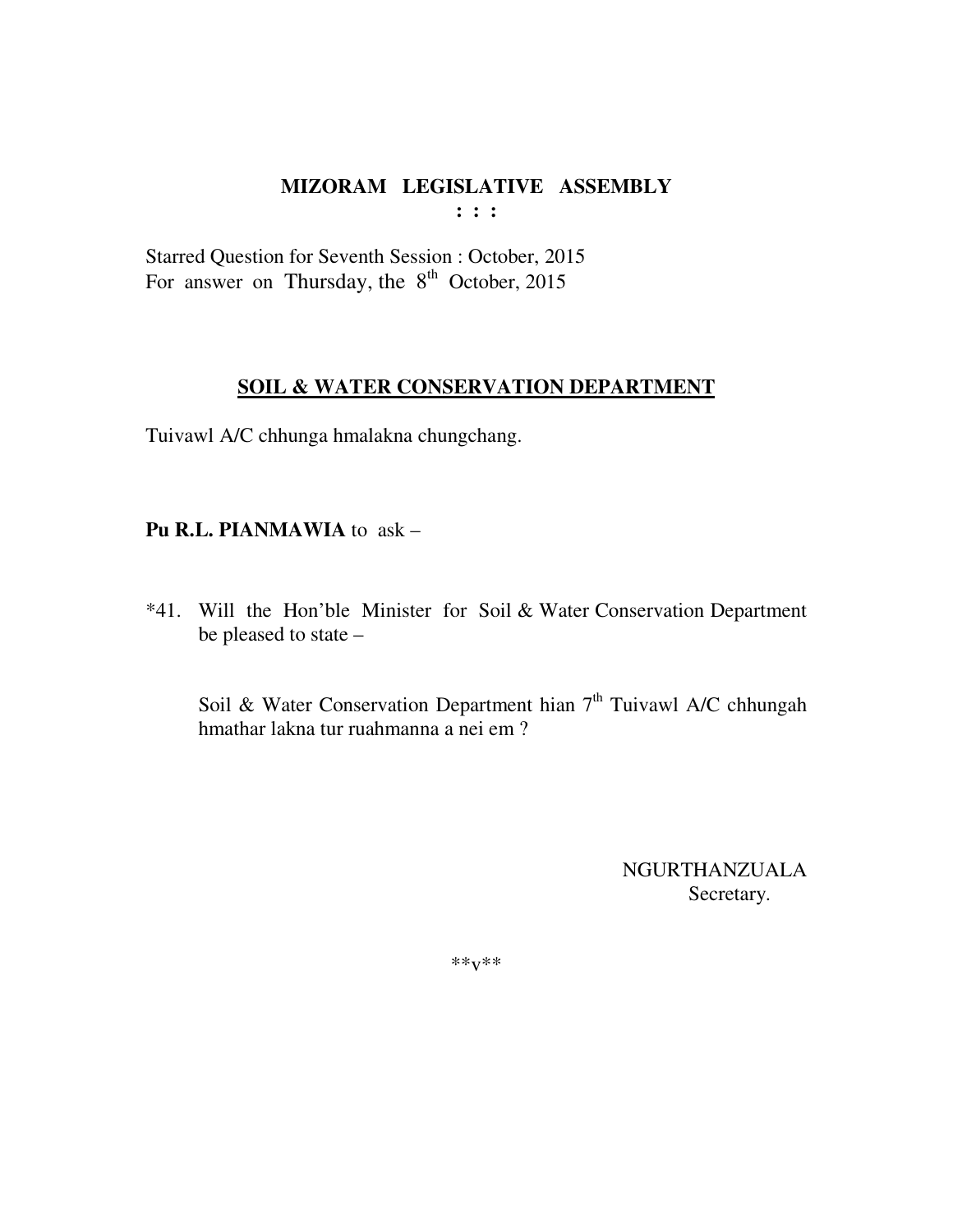## MIZORAM LEGISLATIVE ASSEMBLY  $\cdots$

Starred Question for Seventh Session : October, 2015. For answer on Thursday, the 8<sup>th</sup> October, 2015.

## **SCHOOL EDUCATION DEPARTMENT**

School hrang hrang chungchang.

#### Pu R.L. PIANMAWIA to ask -

- \*42. Will the Hon'ble Minister for School Education Department be pleased to state -
	- Higher Secondary School tihhmasawnna tur ruahmanna a a) awm em ?
	- Zirna In chhe tak tak te hi sak that tumna a awm em?  $b)$
	- R.M.S.A High School ah 4<sup>th</sup> Grade dah tum a ni em?  $c)$

NGURTHANZUALA Secretary

 $\dots h\dots$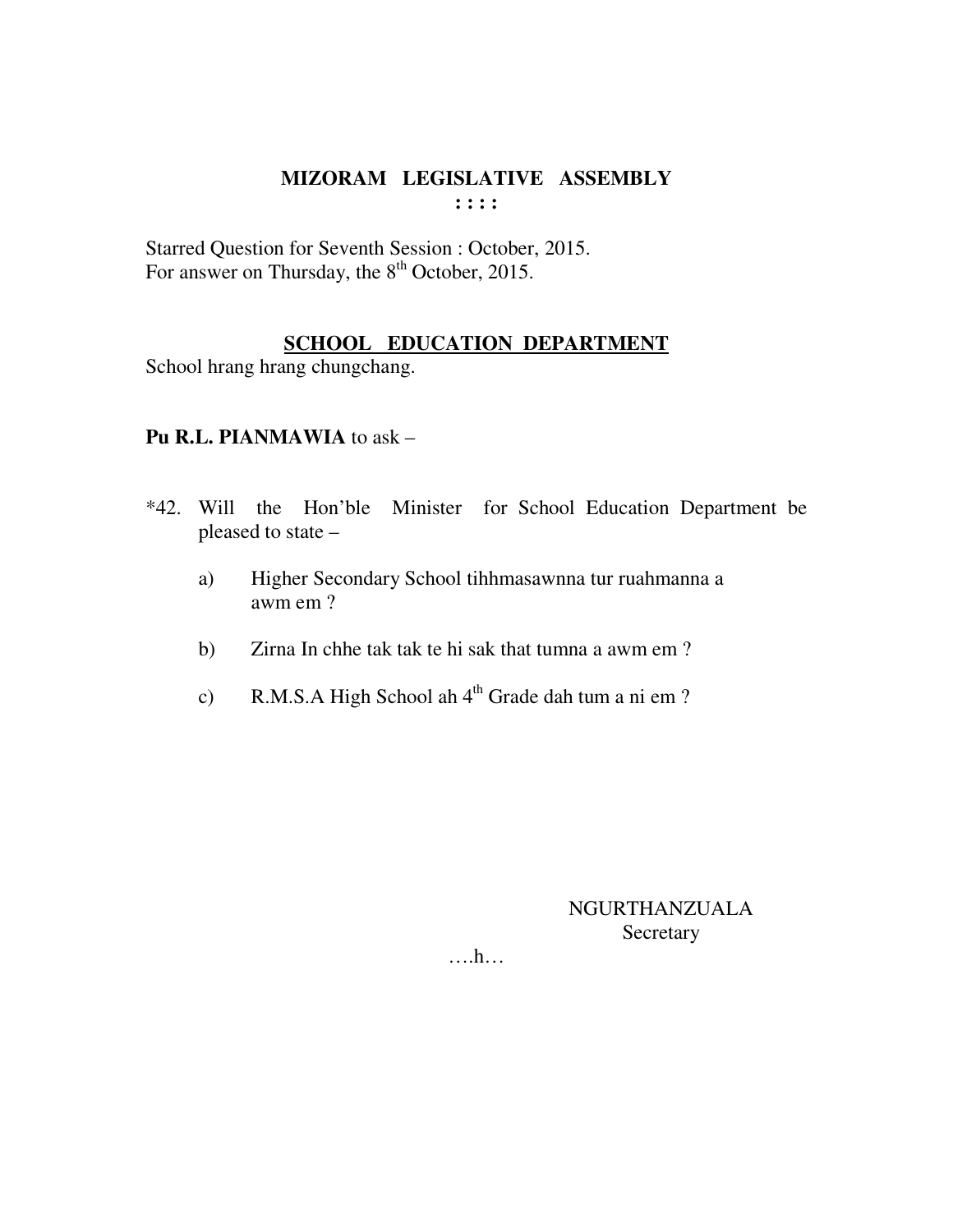Starred Question for Seventh Session : October, 2015. For answer on Thursday, the 8<sup>th</sup> October, 2015.

#### **SOIL & WATER CONSERVATION DEPARTMENT**

Zawngkawt Micro-Watershed Project chungchang.

#### **Pu VANLALZAWMA** to ask -

- \*43. Will the Hon'ble Minister for Soil & Water Conservation Department be pleased to state
	- a) Zawngkawt Micro-Watershed Project Maubawk RKVY hnuai a mi hi tu enkawl nge ? Soil & Water Conservation Directorate nge District?
	- b) Eng percent nge thawh a nih tawh ?
	- c) Beneficiaries te hming leh tanpuina hmuh zat leh an hnathawh hming min hrilh thei em ?

NGURTHANZUALA Secretary.

…M…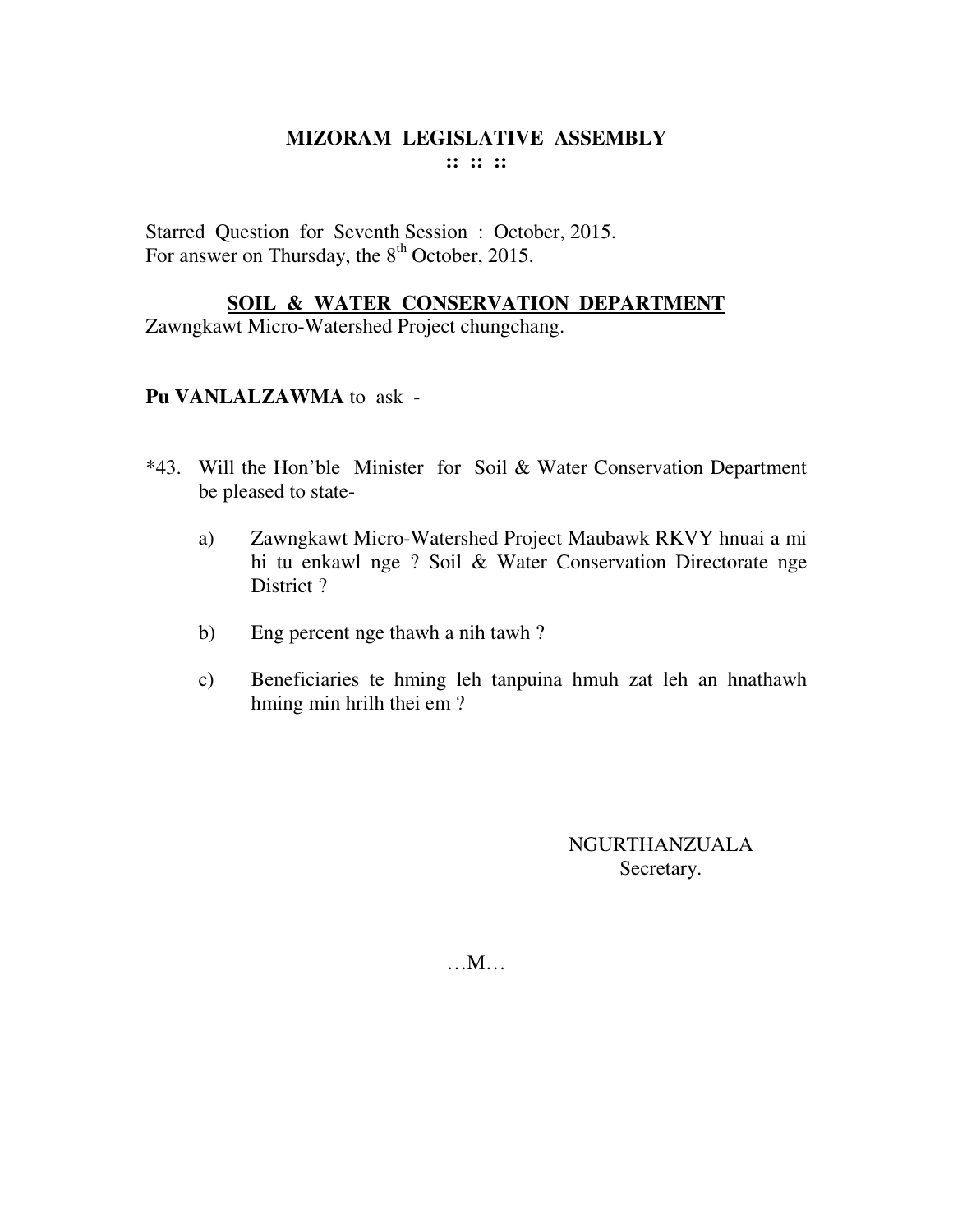#### **MIZORAM LEGISLATIVE ASSEMBLY**  $\mathbf{11} \mathbf{12} \mathbf{13}$

Starred Question for Seventh Session: October, 2015. For answer on Thursday, the 8<sup>th</sup> October, 2015.

# SOIL & WATER CONSERVATION DEPARTMENT

Material component chungchang.

## Er. LALRINAWMA to ask -

- \*44. Will the Hon'ble Minister for Soil & Water Conservation Department be pleased to state-
	- Kum 2014-2015 chhungin RKVY Scheme hnuaiah material a) component atan cheng engzatnge ruahman a nih?
	- Eng material-te nge lei a nih?  $b)$
	- Engzatnge lei a nih?  $\mathbf{c})$
	- Supplier firm hming engnge?  $\mathbf{d}$

## NGURTHANZUALA Secretary.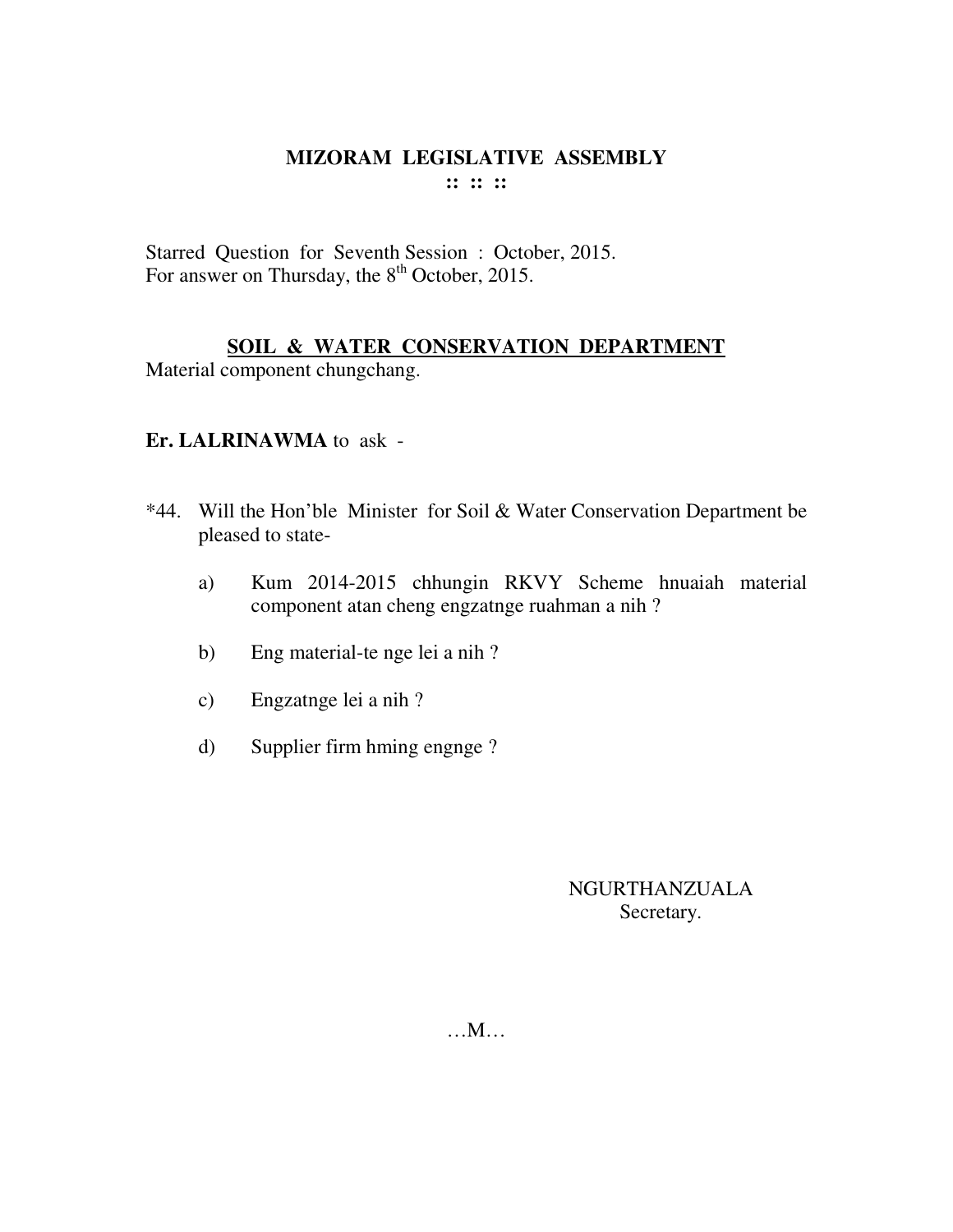Starred Question for Seventh Session : October, 2015. For answer on Thursday, the  $8<sup>th</sup>$  October, 2015.

# **SCHOOL EDUCATION DEPARTMENT**

Tongkalong Government High School chungchang.

## **Dr. K. BEICHHUA** to ask –

- \*45. Will the Hon'ble Minister for School Education Department be please to state  $-$ 
	- (a) Tongkalong ( Tokalo ) Govt. High School ah zirtir tu tunah hian engzatnge awm ?
	- (b) Zirtirtu dah belh tumna a awm em ?

 NGURTHANZUALA **Secretary**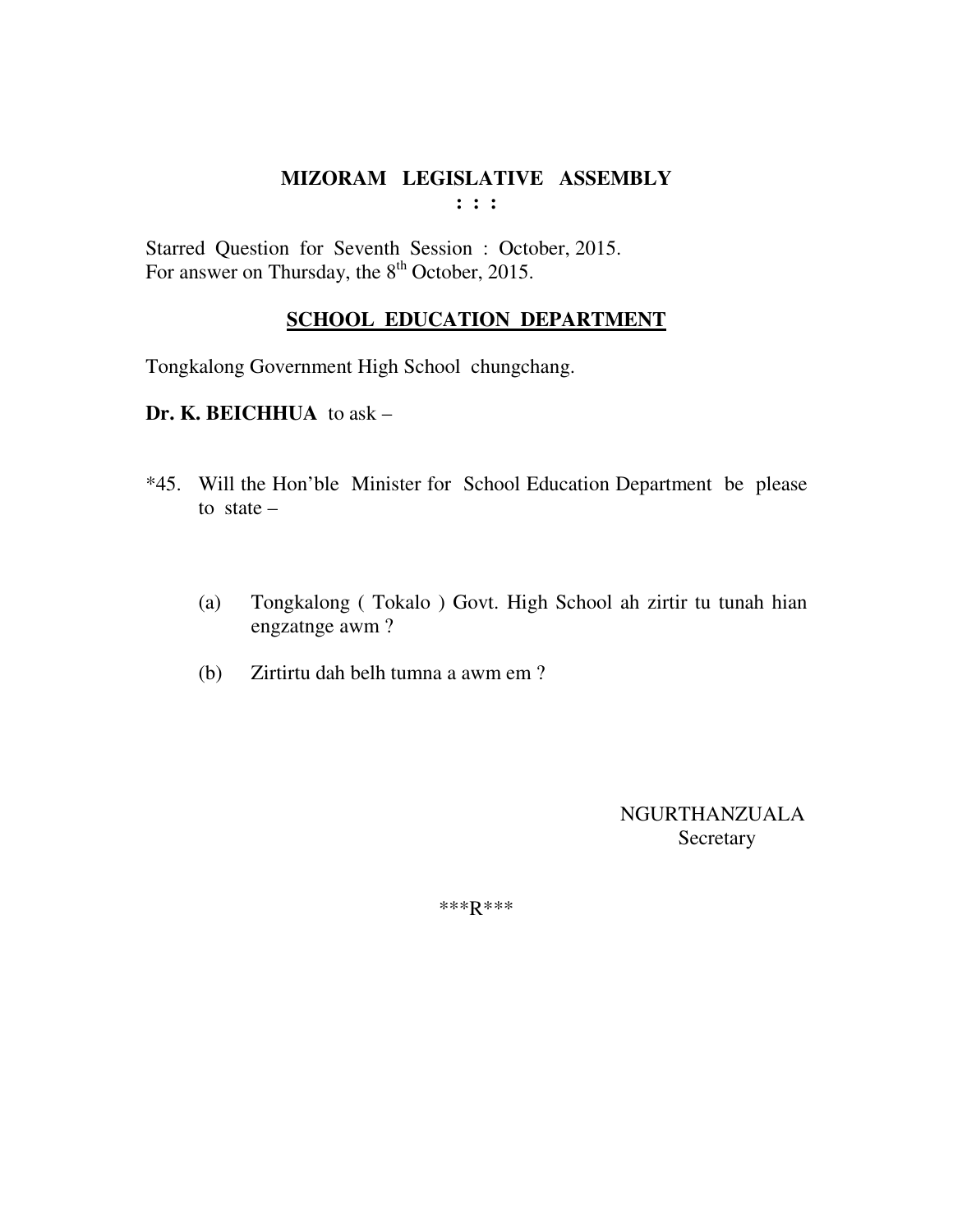Starred Question for Seventh Session : October, 2015. For answer on Thursday, the 8<sup>th</sup> October, 2015.

# **SCHOOL EDUCATION DEPARTMENT**

Model Residential School sak chungchang.

## **Pu NIHAR KANTI CHAKMA** to ask –

- \*46. Will the Hon'ble Minister for School Education Department be please to state –
	- (a) Education backward area, Tlabung leh Chawngte ( Kamalanagar ) ah Eklavya Model Residential School sak tumna a awm em?
	- (b) Sak tumna a awm chuan engzatnge sak anih ang, tin, estimate amount min hrilh thei em ?
	- (c) Engtikah nge hnathawh tan anih ang?

 NGURTHANZUALA **Secretary**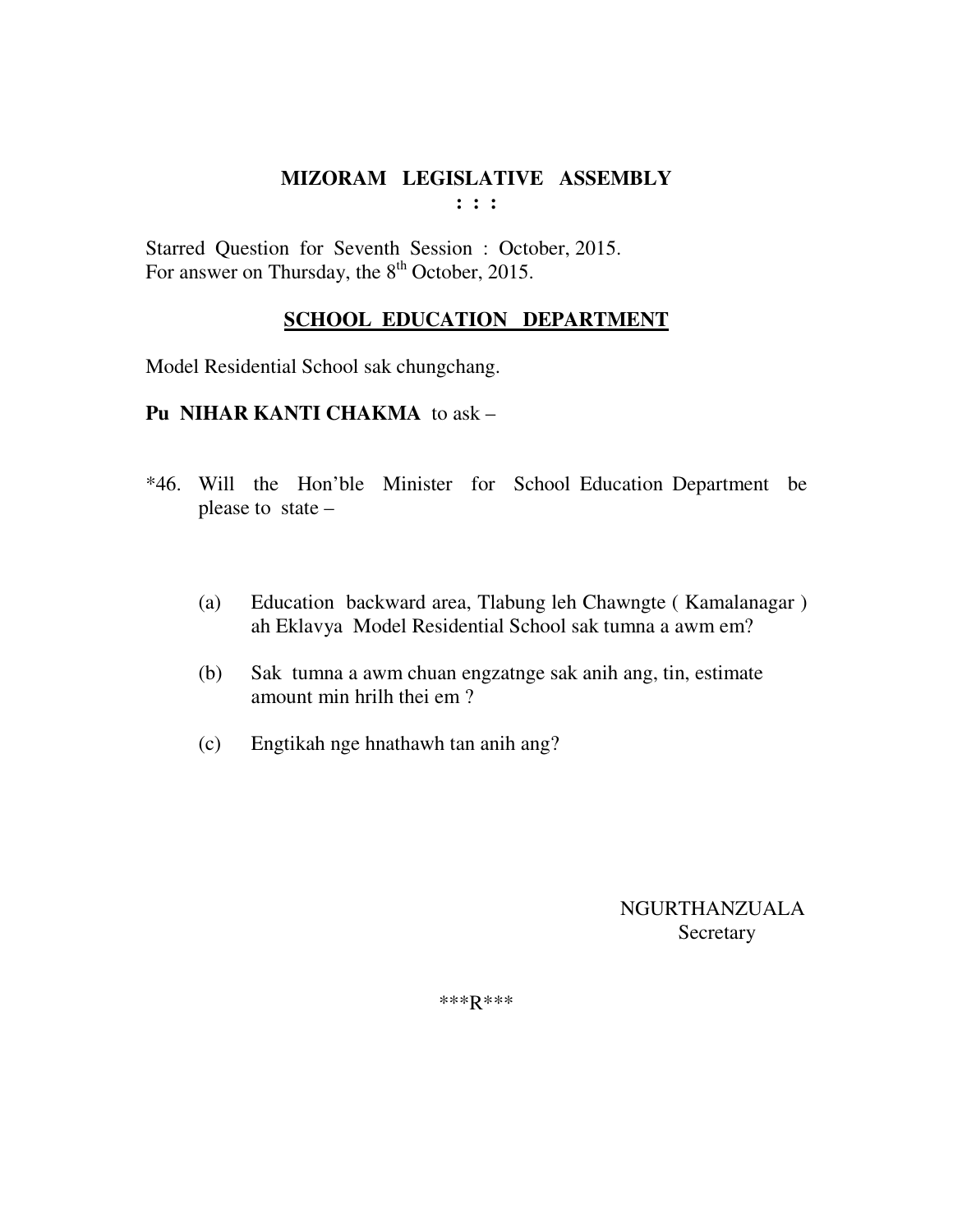**:: :: ::** 

Starred Question for Seventh Session : October, 2015. For answer on Thursday, the 8<sup>th</sup> October, 2015.

## **AGRICULTURE DEPARTMENT**

Oil Palm Factory chungchang.

## **Pu LALRUATKIMA** to ask -

- \*47. Will the Hon'ble Minister for Agriculture Department be pleased to state
	- a) Ministry of Agriculture hnuaia, special programme on Oil Palm area expansion kaltlangin Oil Palm mill/factory dinna tur sum engzatnge hmuh a nih tawh ? Engtikah nge hmuh a nih ? Oil Palm factory pakhat zel dinna turin engzatnge ruahman a nih ?
	- b) Operational Guidelines angin Oil Palm factory chu engtik chhunga din puitling tur nge ni a, engtik hun chhunga commission tur nge a nih ?
	- c) Oil Palm factory engzatnge din a nih tawha, engzatnge commission a nih tawh ?
	- d) Oil Palm factory din turin company engzatnge thlan an nih ? Company hming enge ? Unit (factory) pakhat len zawng bituk a awm em ? Awm nise, heng company te hian bituk ang chu an tlin em ?
	- e) Oil Palm factory din a nih atangin tun thlengin Mizoram Oil Palm MT engzatnge a thar chhuah ?

NGURTHANZUALA Secretary.

…M…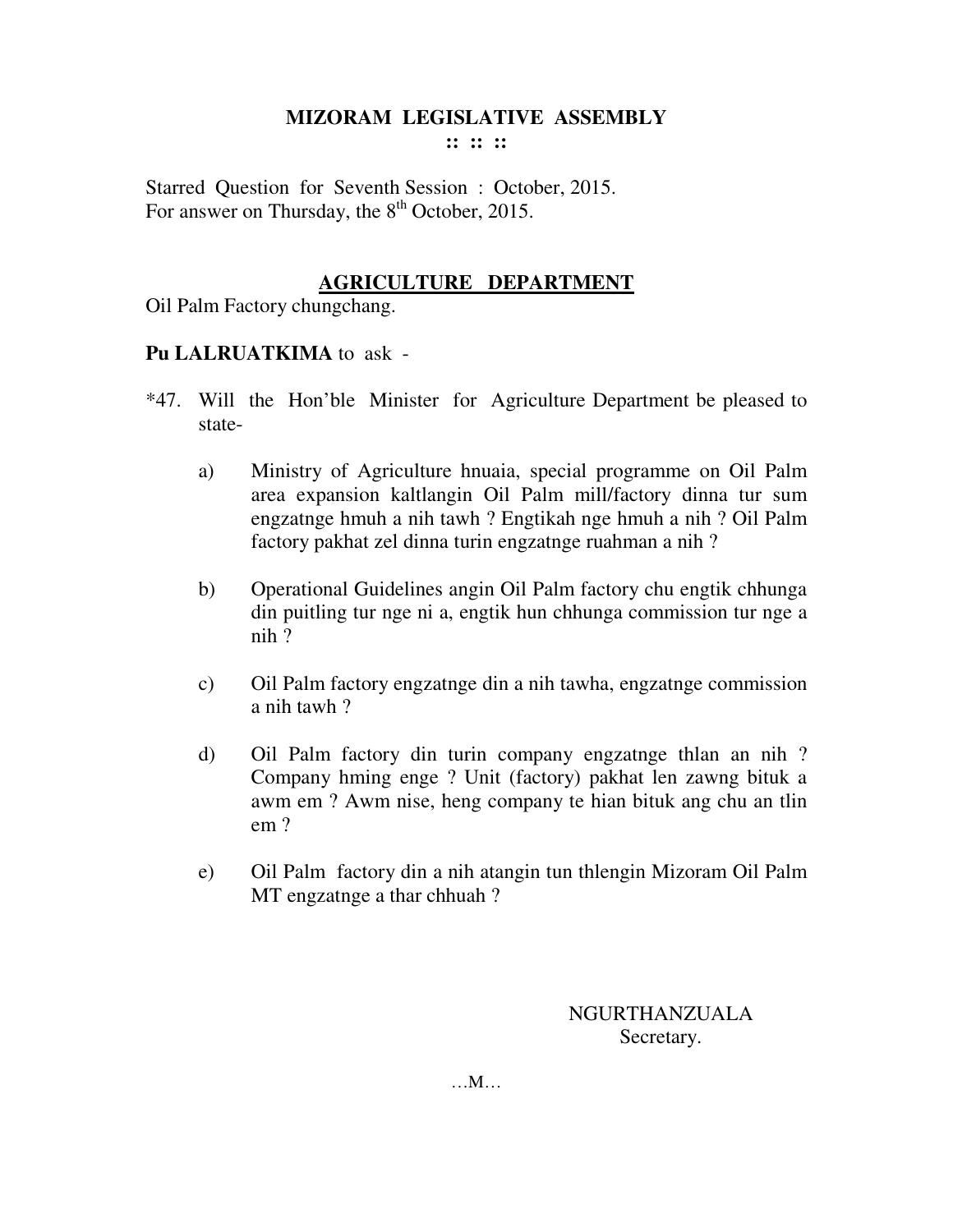Starred Question for Seventh Session : October, 2015. For answer on Thursday, the  $8<sup>th</sup>$  October, 2015.

# **LAW & JUDICIAL DEPARTMENT**

Lok Ayukta chungchang.

## **Pu LALRUATKIMA** to ask -

- \*48. Will the Hon'ble Minister for Law & Judicial Department be pleased to state
	- a) Engtikah nge Lok Ayukta hman tan tum a nih ? Lok Ayukta kalpui nan sum engzatnge ruahman a nih ?
	- b) Sorkar Ukil engzatnge rawih mek an nih ? An designation leh District an thawhna ? District-wise in ?
	- c) Kum 2010-2015 chhungin Sorkar Ukil te rawihna senso engzatnge ? A year-wise in ?
	- d) Guwahati High Court Aizawl Bench-a ding turin Ukil engzatnge rawih an nih ? An hming leh designation enge ? Kum 2010-2015 chhungin an rawihna senso engzatnge ? A year-wise in ?

NGURTHANZUALA Secretary.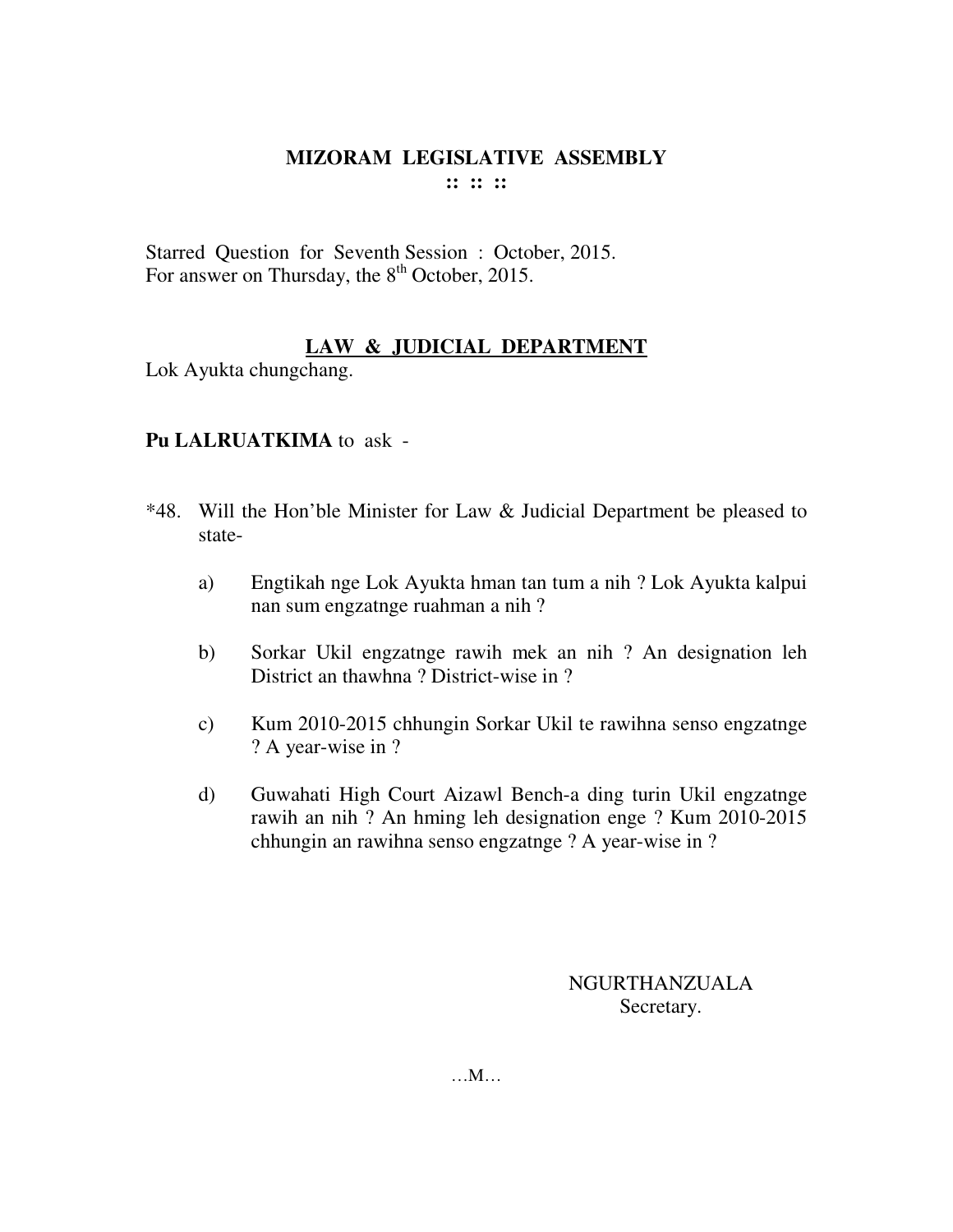Starred Question for Seventh Session : October, 2015. For answer on Thursday, the  $8<sup>th</sup>$  October, 2015.

## **AGRICULTURE DEPARTMENT**

NLUP chungchang.

- **Pu R.L PIANMAWIA** to ask –
- \*49. Will the Hon'ble Minister for Agriculture Department be please to state –
	- (a) NLUP  $4<sup>th</sup>$  phase kalpui zawhah  $5<sup>th</sup>$  phase kalpui zui a ni dawn em?
	- (b) NLUP link road leh NLUP Godown atan sum engzatnge awm?

 NGURTHANZUALA Secretary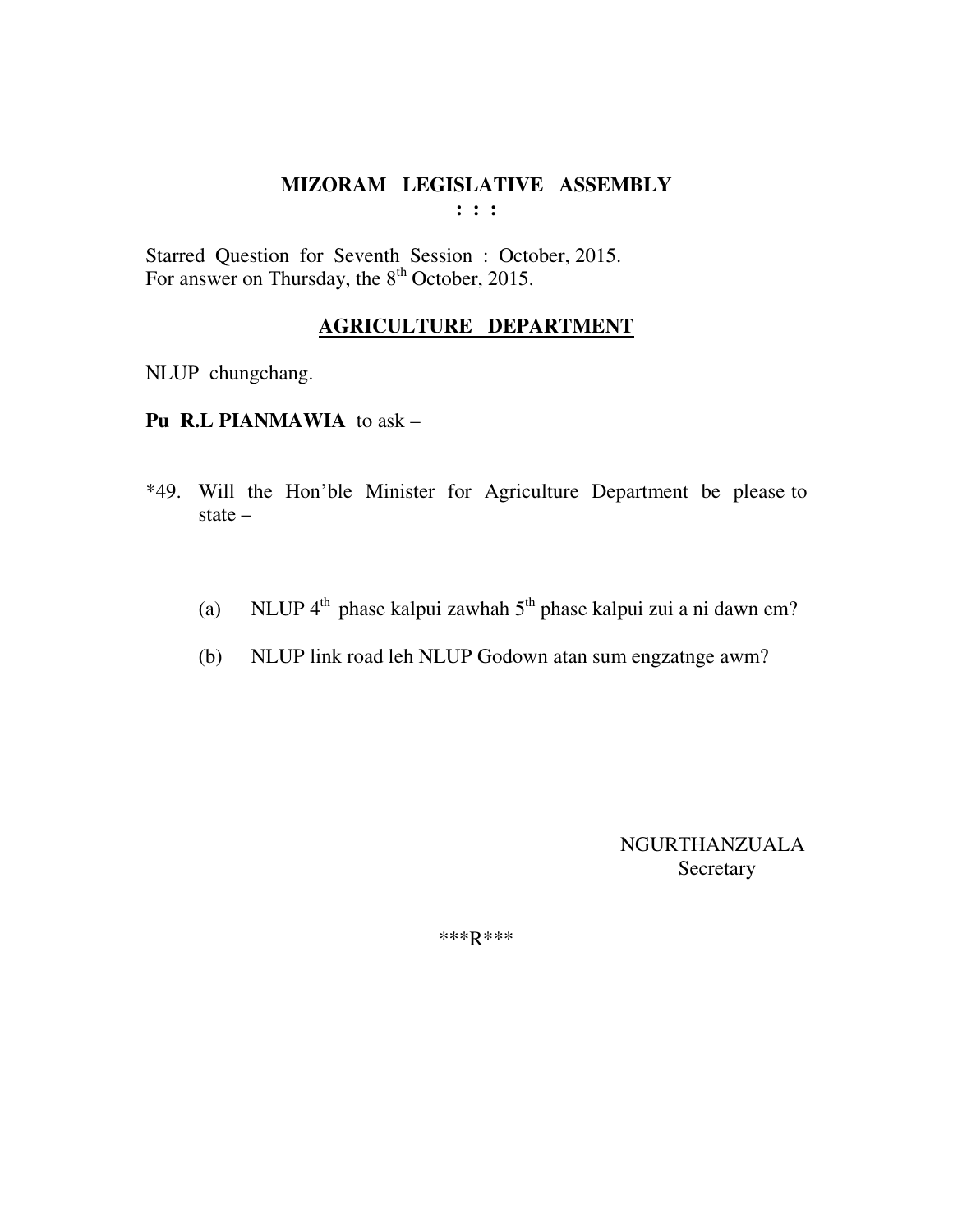Starred Question for Seventh Session : October, 2015 For answer on Thursday, the  $8<sup>th</sup>$  October, 2015

#### **SOIL & WATER CONSERVATION DEPARTMENT**

RKVY Project chungchang.

#### **Dr. K. BEICHHUA** to ask –

- \*50. Will the Hon'ble Minister for Soil & Water Conservation Department be pleased to state –
	- (a) Mizoram atan 2015 to 2016 RKVY Project engzatnge siam a nih ?
	- (b) Heng Project-te hi eng district-ah te nge ? District tinah sem a ni em ?

 NGURTHANZUALA Secretary.

\*\*v\*\*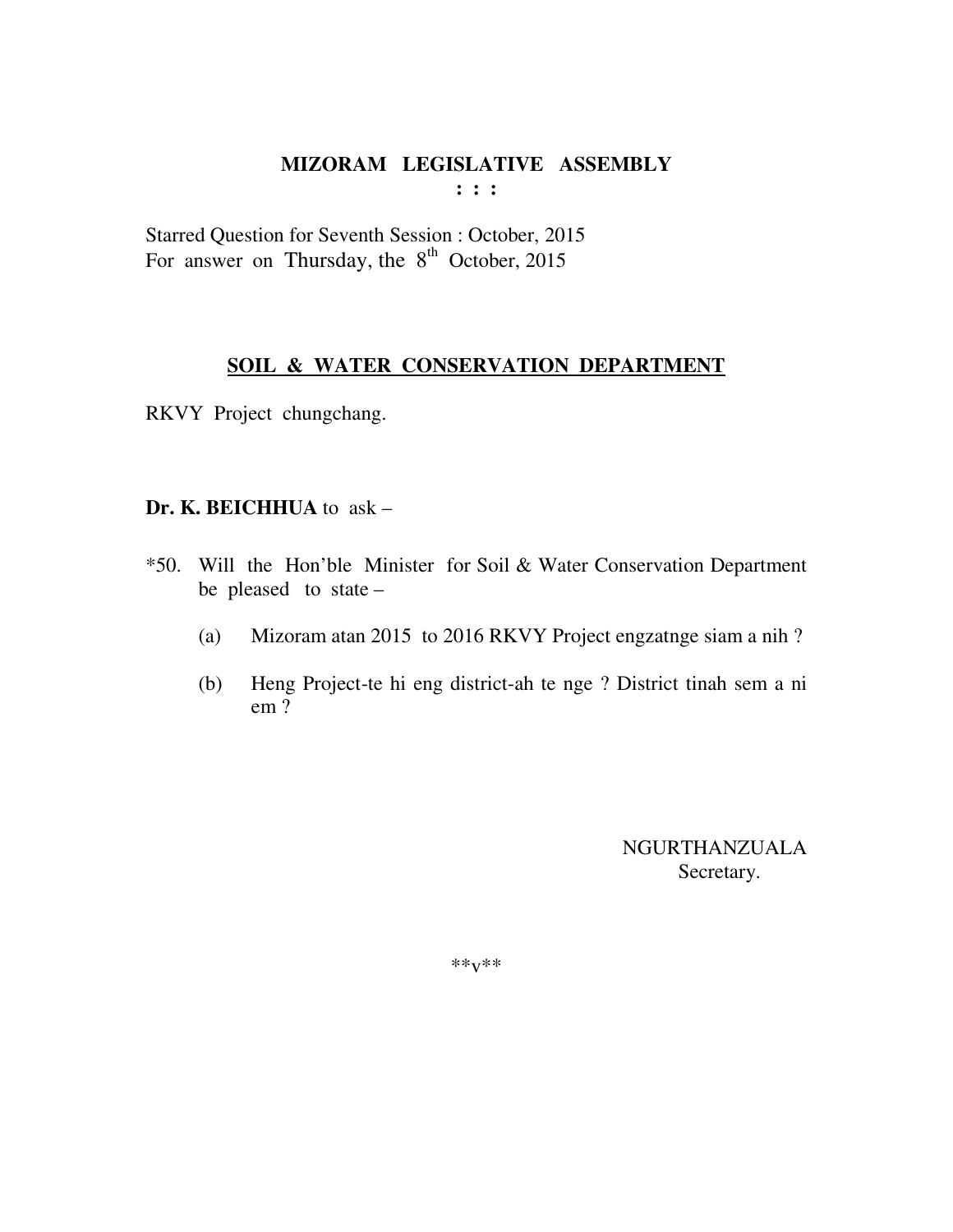#### MIZORAM LEGISLATIVE ASSEMBLY  $\mathbf{11} \mathbf{12} \mathbf{13}$

Starred Question for Seventh Session : October, 2015.<br>For answer on Thursday, the 8<sup>th</sup> October, 2015.

## **SCHOOL EDUCATION DEPARTMENT**

Higher Secondary School din chungchang.

# Dr. K. BEICHHUA to ask -

\*51. Will the Hon'ble Minister for School Education Department be pleased to state-

Tuipangah Higher Secondary School din tumna a awm em?

**NGURTHANZUALA** Secretary.

 $...M...$